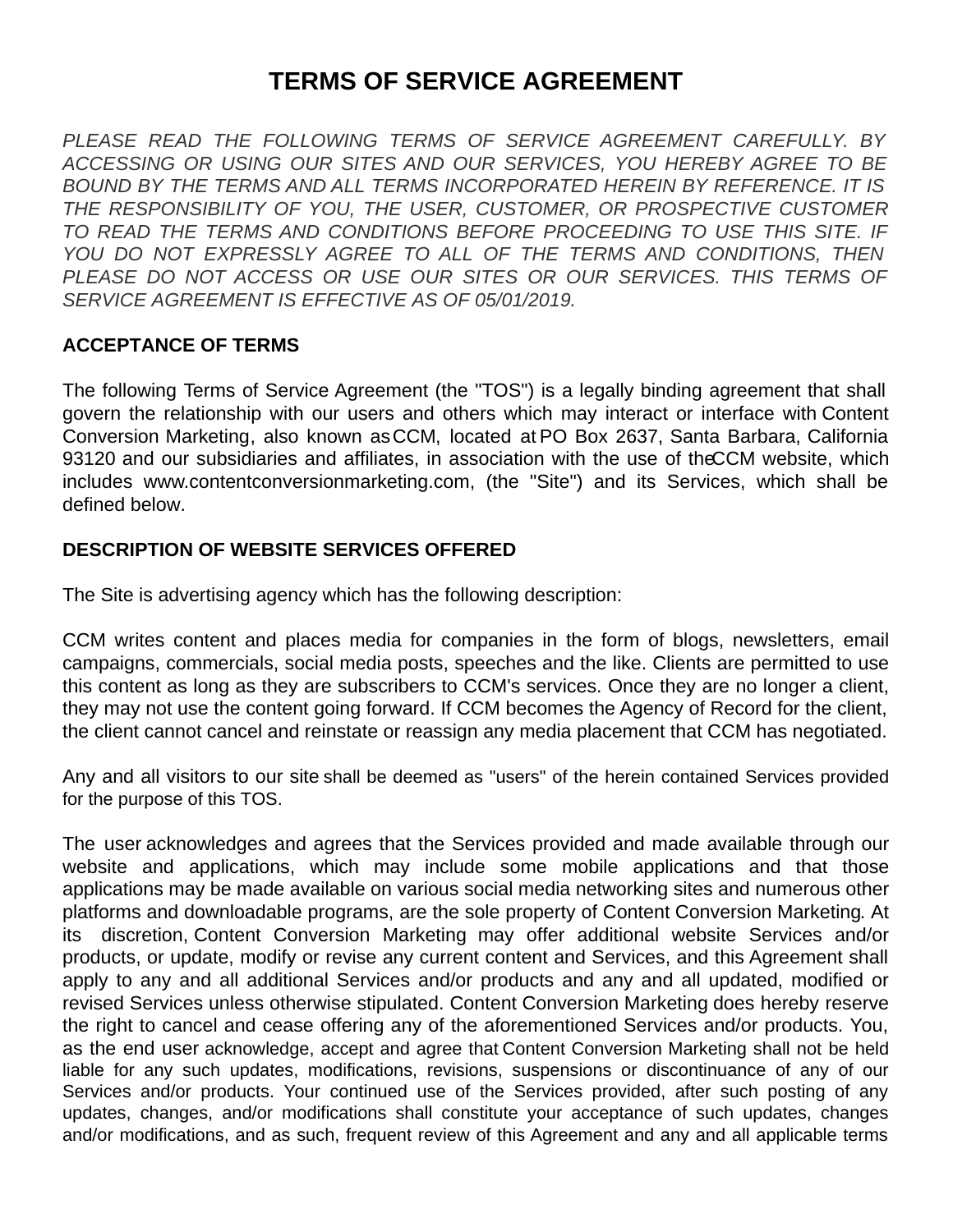and policies should be made by you to ensure you are aware of all terms and policies currently in effect. Should you not agree to the updated, revised or modified terms, you must stop using the provided Services forthwith.

Furthermore, the user understands, acknowledges and agrees that the Services offered shall be provided "AS IS" and as such Content Conversion Marketing shall not assume any responsibility or obligation for the timeliness, missed delivery, deletion and/or any failure to store user content, communication or personalization settings.

# **PRIVACY POLICY**

Every member's registration data and various other personal information are strictly protected by t h e Content Conversion Marketing Online Privacy Policy (see the full Privacy Policy at https://www.contentconversionmarketing.com/privacy-policy). As a member, you herein consent to the collection and use of the information provided, including the transfer of information within the United States and/or other countries for storage, processing or use by Content Conversion Marketing and/or our subsidiaries and affiliates.

# **CAUTIONS FOR GLOBAL USE AND EXPORT AND IMPORT COMPLIANCE**

Due to the global nature of the internet, through the use of our network you hereby agree to comply with all local rules relating to online conduct and that which is considered acceptable Content. Uploading, posting and/or transferring of software, technology and other technical data may be subject to the export and import laws of the United States and possibly other countries. Through the use of our network, you thus agree to comply with all applicable export and import laws, statutes and regulations, including, but not limited to, the Export Administration Regulations [\(http://www.access.gpo.gov/bis/ear/ear\\_data.html](http://www.access.gpo.gov/bis/ear/ear_data.html)), as well as the sanctions control program of the United States (http://www.treasury.gov/resource[center/sanctions/Programs/Pages/Programs.aspx\).](http://www.treasury.gov/resource-center/sanctions/Programs/Pages/Programs.aspx) Furthermore, you state and pledge that you:

- a) are not on the list of prohibited individuals which may be identified on any government export exclusion report (<http://www.bis.doc.gov/complianceandenforcement/liststocheck.htm>) nor a member of any other government which may be part of an export-prohibited country identified in applicable export and import laws and regulations;
- b) agree not to transfer any software, technology or any other technical data through the use of our network Services to any export-prohibited country;
- c) agree not to use our website network Services for any military, nuclear, missile, chemical or biological weaponry end uses that would be a violation of the U.S. export laws; and
- d) agree not to post, transfer nor upload any software, technology or any other technical data which would be in violation of the U.S. or other applicable export and/or import laws.

# **CONTENT PLACED OR MADE AVAILABLE FOR COMPANY SERVICES**

Content Conversion Marketing shall not lay claim to ownership of any content submitted by any visitor or user, nor make such content available for inclusion on our website Services. Therefore,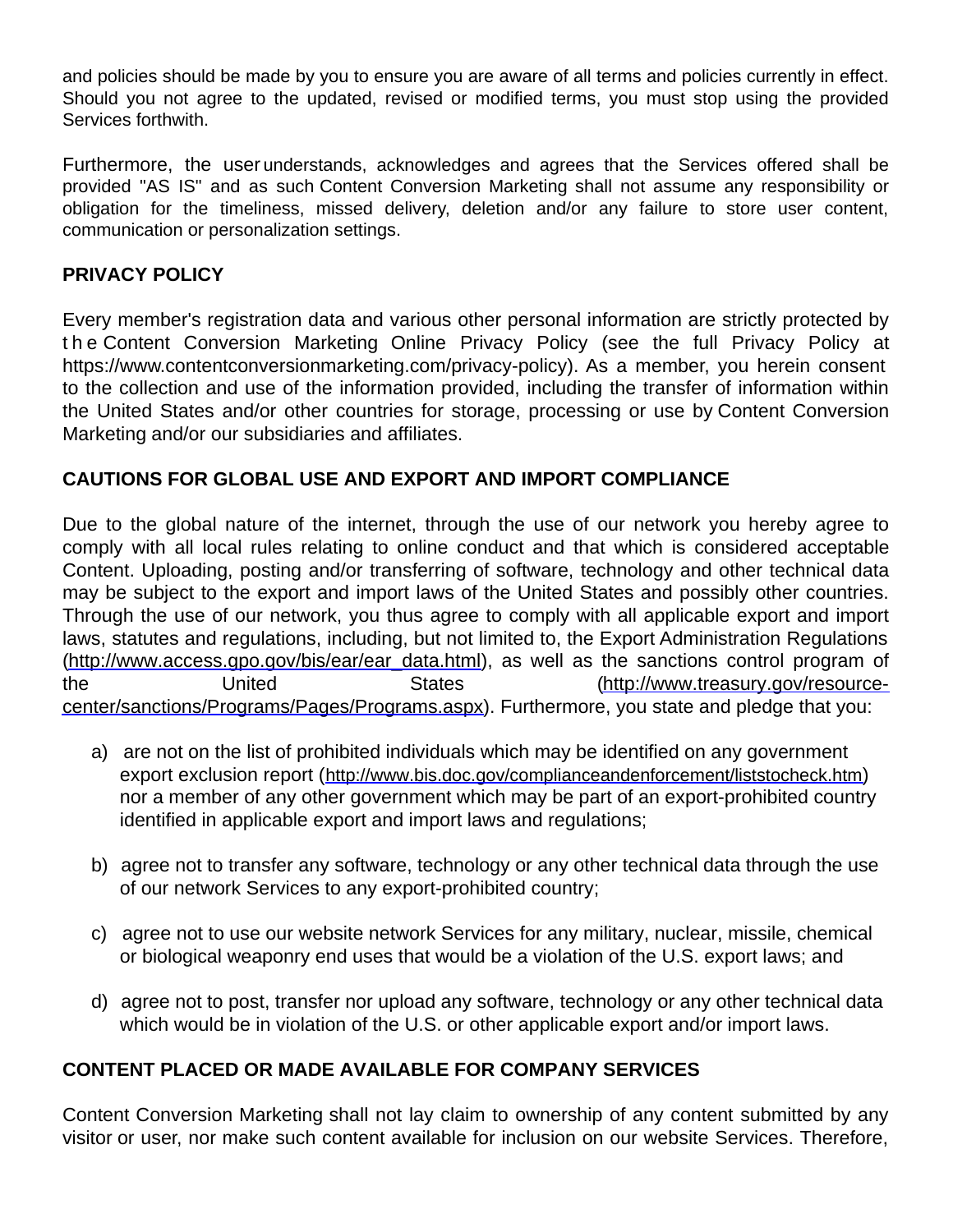you hereby grant and allow for Content Conversion Marketing the below listed worldwide, royaltyfree and non-exclusive licenses, as applicable:

- a) The content submitted or made available for inclusion on the publicly accessible areas of Content Conversion Marketing's sites, the license provided to permit to use, distribute, reproduce, modify, adapt, publicly perform and/or publicly display said Content on our network Services is for the sole purpose of providing and promoting the specific area to which this content was placed and/or made available for viewing. This license shall be available so long as you are a member of Content Conversion Marketing's sites, and shall terminate at such time when you elect to discontinue your membership.
- b) Photos, audio, video and/or graphics submitted or made available for inclusion on the publicly accessible areas of Content Conversion Marketing's sites, the license provided to permit to use, distribute, reproduce, modify, adapt, publicly perform and/or publicly display said Content on our network Services are for the sole purpose of providing and promoting the specific area in which this content was placed and/or made available for viewing. This license shall be available so long as you are a member of Content Conversion Marketing's sites and shall terminate at such time when you elect to discontinue your membership.
- c) For any other content submitted or made available for inclusion on the publicly accessible areas of Content Conversion Marketing's sites, the continuous, binding and completely sub-licensable license which is meant to permit to use, distribute, reproduce, modify, adapt, publish, translate, publicly perform and/or publicly display said content, whether in whole or in part, and the incorporation of any such Content into other works in any arrangement or medium current used or later developed.

Those areas which may be deemed "publicly accessible" areas ofContent Conversion Marketing's sites are those such areas of our network properties which are meant to be available to the general public, and which would include message boards and groups that are openly available to users.

# **CONTRIBUTIONS TO COMPANY WEBSITE**

Content Conversion Marketing provides an area for our users to contribute feedback to our website. When you submit ideas, documents, suggestions and/or proposals ("Contributions") to our site, you acknowledge and agree that:

- a) your contributions do not contain any type of confidential or proprietary information;
- b) CCM shall not be liable or under any obligation to ensure or maintain confidentiality, expressed or implied, related to any Contributions;
- c) CCM shall be entitled to make use of and/or disclose any such Contributions in any such manner as they may see fit;
- d) the contributor's Contributions shall automatically become the sole property ofCCM; and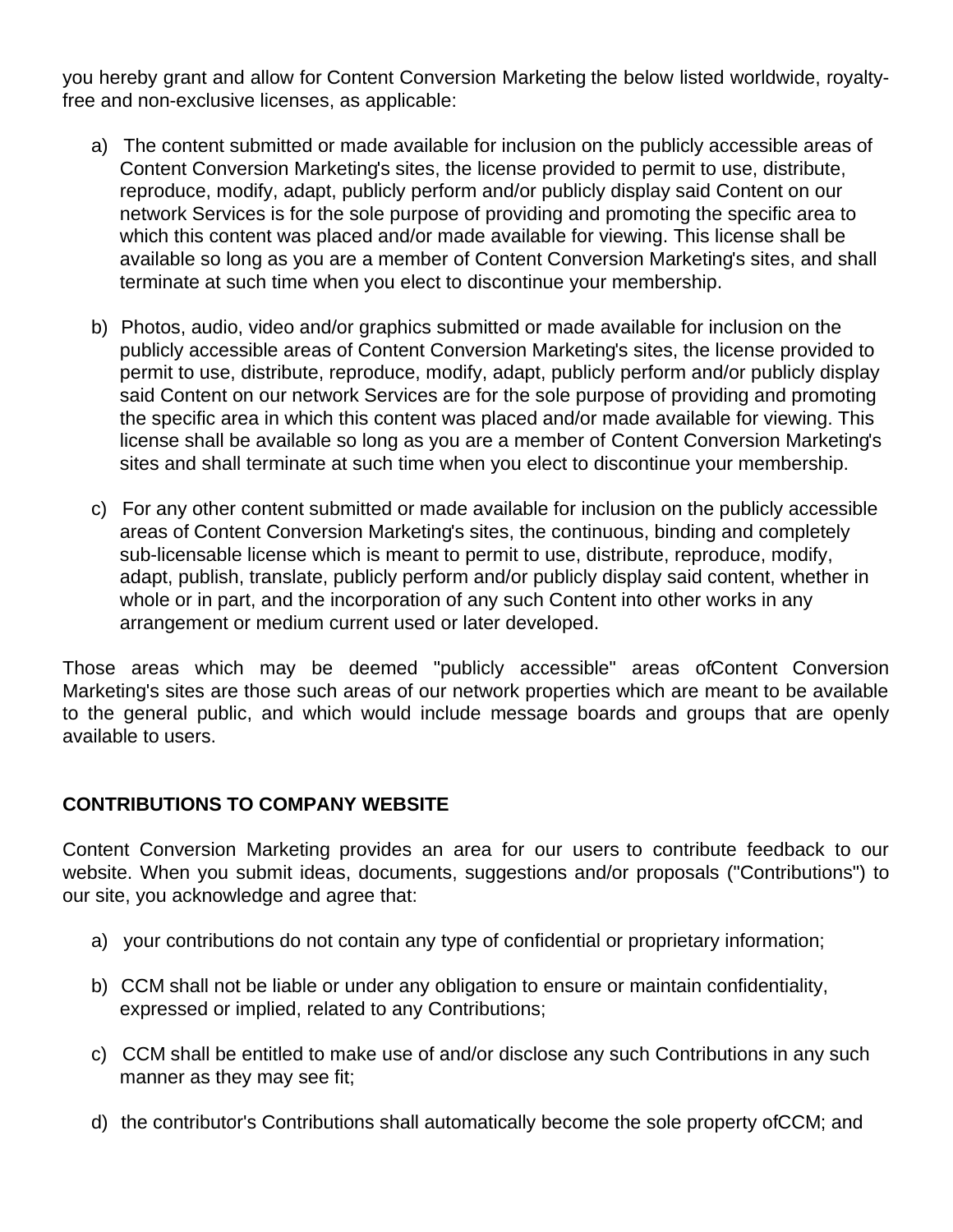e) CCM is under no obligation to either compensate or provide any form of reimbursement in any manner or nature.

#### **INDEMNITY**

All users herein agree to insure and holdContent Conversion Marketing, our subsidiaries, affiliates, agents, employees, officers, partners and/or licensors blameless or not liable for any claim or demand, which may include, but is not limited to, reasonable attorney fees made by any third party which may arise from any content a user of our site may submit, post, modify, transmit or otherwise make available through our Services, the use of CCM Services or your connection with these Services, your violations of the Terms of Service and/or your violation of any such rights of another person.

# **COMMERCIAL REUSE OF SERVICES**

The user herein agrees not to replicate, duplicate, copy, trade, sell, resell nor exploit for any commercial reason any part, use of, or access to CCM's sites.

#### **MODIFICATIONS**

Content Conversion Marketing shall reserve the right at any time it may deem fit, to modify, alter and or discontinue, whether temporarily or permanently, our service, or any part thereof, with or without prior notice. In addition, we shall not be held liable to you or to any third party for any such alteration, modification, suspension and/or discontinuance of our Services, or any part thereof.

# **ADVERTISERS**

Any correspondence or business dealings with, or the participation in any promotions of, advertisers located on or through our Services, which may include the payment and/or delivery of such related goods and/or Services, and any such other term, condition, warranty and/or representation associated with such dealings, are and shall be solely between you and any such advertiser. Moreover, you herein agree that Content Conversion Marketing shall not be held responsible or liable for any loss or damage of any nature or manner incurred as a direct result of any such dealings or as a result of the presence of such advertisers on our website.

#### **LINKS**

Either Content Conversion Marketing or any third parties may provide links to other websites and/or resources. Thus, you acknowledge and agree that we are not responsible for the availability of any such external sites or resources, and as such, we do not endorse nor are we responsible or liable for any content, products, advertising or any other materials, on or available from such third party sites or resources. Furthermore, you acknowledge and agree that Content Conversion Marketing shall not be responsible or liable, directly or indirectly, for any such damage or loss which may be a result of, caused or allegedly to be caused by or in connection with the use of or the reliance on any such content, goods or Services made available on or through any such site or resource.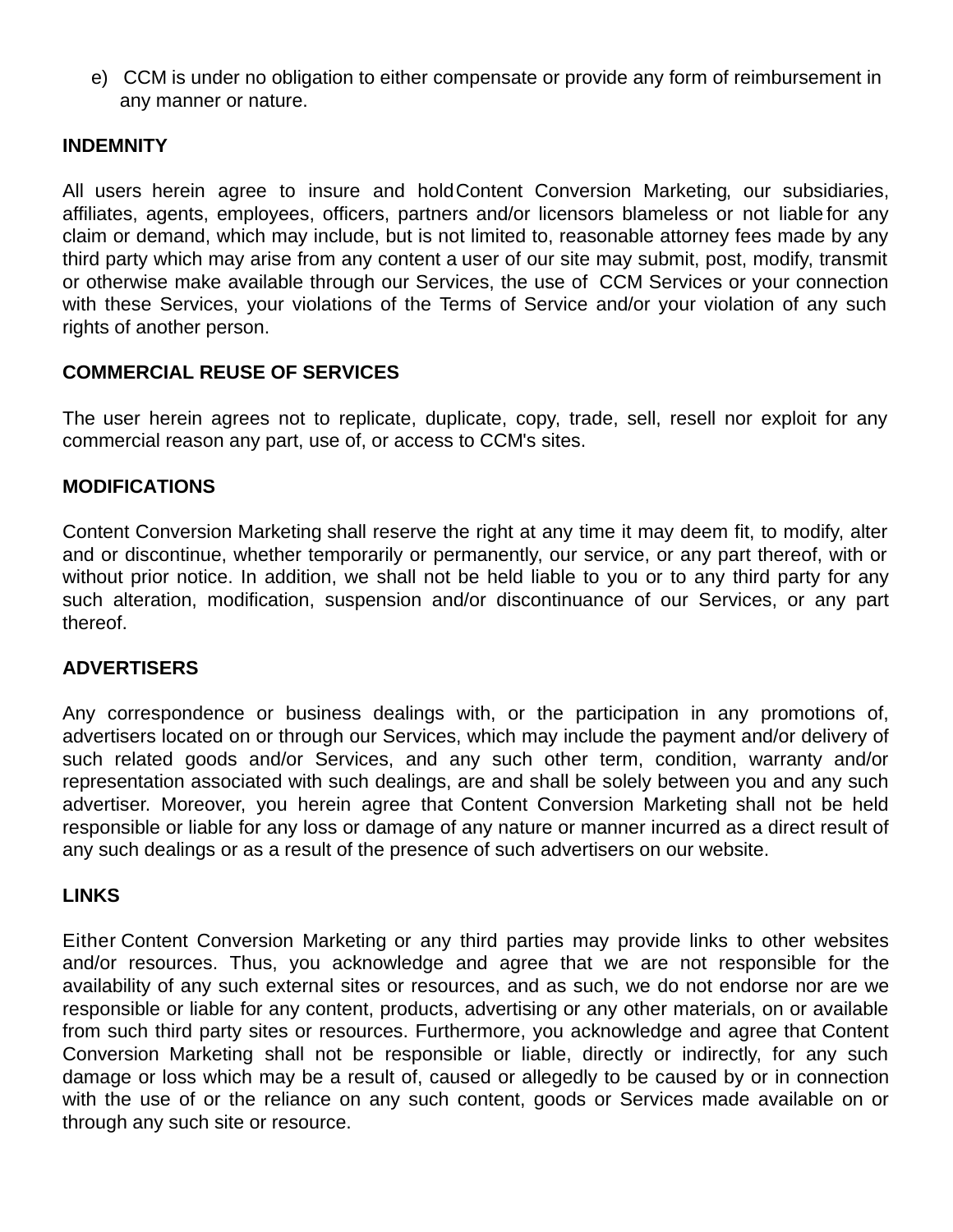#### **PROPRIETARY RIGHTS**

You do hereby acknowledge and agree that Content Conversion Marketing's Services and any essential software that may be used in connection with our Services ("Software") shall contain proprietary and confidential material that is protected by applicable intellectual property rights and other laws. Furthermore, you herein acknowledge and agree that any Content which may be contained in any advertisements or information presented by and through our Services or by advertisers is protected by copyrights, trademarks, patents or other proprietary rights and laws. Therefore, except for that which is expressly permitted by applicable law or as authorized by Content Conversion Marketing or such applicable licensor, you agree not to alter, modify, lease, rent, loan, sell, distribute, transmit, broadcast, publicly perform and/or created any plagiaristic works which are based on Content Conversion Marketing Services (e.g. Content or Software), in whole or part.

Content Conversion Marketing herein has granted you personal, non-transferable and nonexclusive rights and/or license to make use of the object code or our Software on a single computer, as long as you do not, and shall not, allow any third party to duplicate, alter, modify, create or plagiarize work from, reverse engineer, reverse assemble or otherwise make an attempt to locate or discern any source code, sell, assign, sublicense, grant a security interest in and/or otherwise transfer any such right in the Software. Furthermore, you do herein agree not to alter or change the Software in any manner, nature or form, and as such, not to use any modified versions of the Software, including and without limitation, for the purpose of obtaining unauthorized access to our Services. Lastly, you also agree not to access or attempt to access our Services through any means other than through the interface which is provided by Content Conversion Marketing for use in accessing our Services.

#### **WARRANTY DISCLAIMERS**

YOU HEREIN EXPRESSLY ACKNOWLEDGE AND AGREE THAT:

- a) THE USE OF CONTENT CONVERSION MARKETING SERVICES AND SOFTWARE ARE AT THE SOLE RISK BY YOU. OUR SERVICES AND SOFTWARE SHALL BE PROVIDED ON AN "AS IS" AND/OR "AS AVAILABLE" BASIS. CONTENT CONVERSION MARKETING AND OUR SUBSIDIARIES, AFFILIATES, OFFICERS, EMPLOYEES, AGENTS, PARTNERS AND LICENSORS EXPRESSLY DISCLAIM ANY AND ALL WARRANTIES OF ANY KIND WHETHER EXPRESSED OR IMPLIED, INCLUDING, BUT NOT LIMITED TO ANY IMPLIED WARRANTIES OF TITLE, MERCHANTABILITY, FITNESS FOR A PARTICULAR PURPOSE AND NON-INFRINGEMENT.
- b) CONTENT CONVERSION MARKETING AND OUR SUBSIDIARIES, OFFICERS, EMPLOYEES, AGENTS, PARTNERS AND LICENSORS MAKE NO SUCH WARRANTIES THAT (i) CONTENT CONVERSION MARKETING SERVICES OR SOFTWARE WILL MEET YOUR REQUIREMENTS; (ii) CONTENT CONVERSION MARKETING SERVICES OR SOFTWARE SHALL BE UNINTERRUPTED, TIMELY, SECURE OR ERROR-FREE; (iii) THAT SUCH RESULTS WHICH MAY BE OBTAINED FROM THE USE OF THE CONTENT CONVERSION MARKETING SERVICES OR SOFTWARE WILL BE ACCURATE OR RELIABLE; (iv) QUALITY OF ANY PRODUCTS, SERVICES, ANY INFORMATION OR OTHER MATERIAL WHICH MAY BE PURCHASED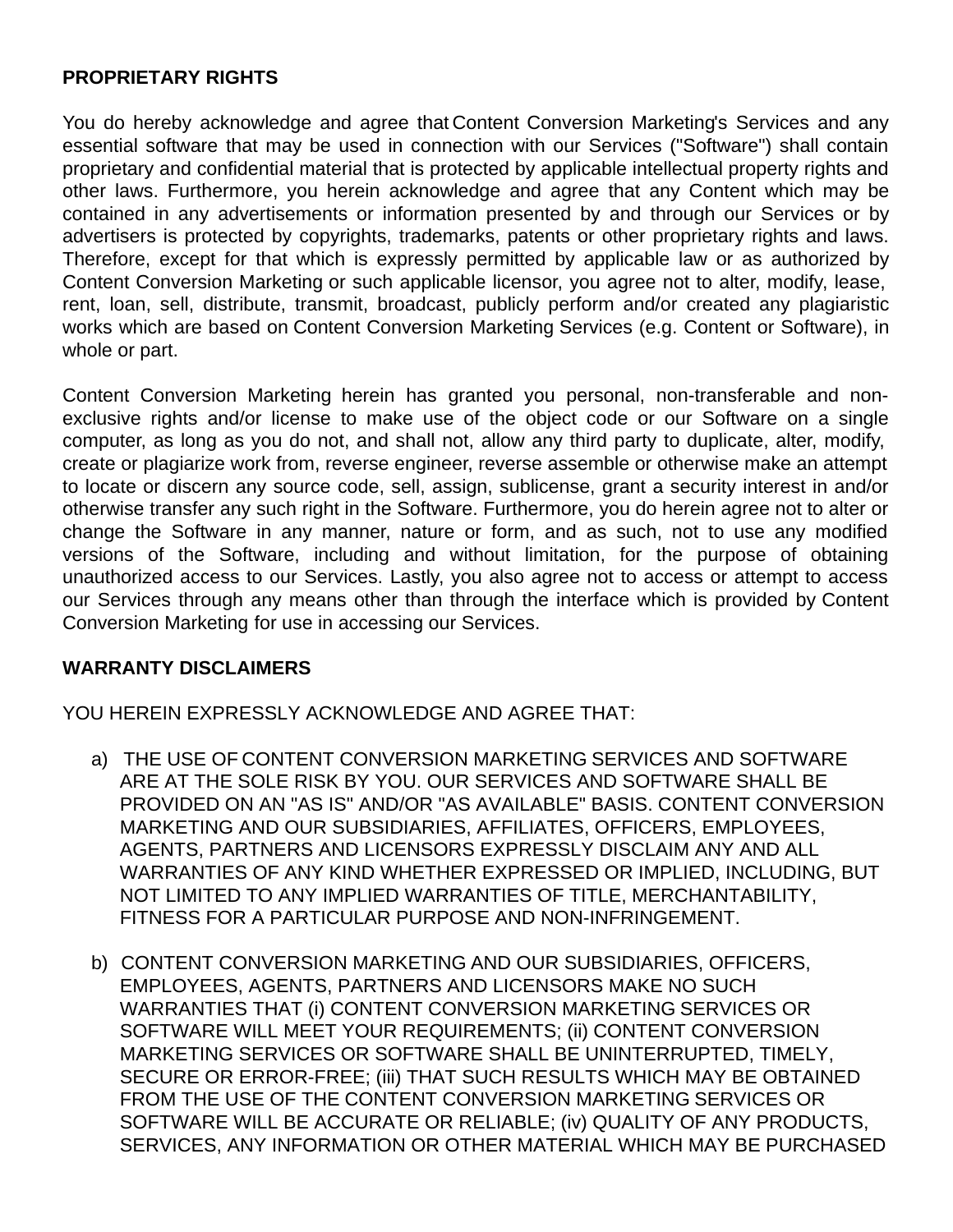OR OBTAINED BY YOU THROUGH OUR SERVICES OR SOFTWARE WILL MEET YOUR EXPECTATIONS; AND (v) THAT ANY SUCH ERRORS CONTAINED IN THE SOFTWARE SHALL BE CORRECTED.

- c) ANY INFORMATION OR MATERIAL DOWNLOADED OR OTHERWISE OBTAINED BY WAY OF CONTENT CONVERSION MARKETING SERVICES OR SOFTWARE SHALL BE ACCESSED BY YOUR SOLE DISCRETION AND SOLE RISK, AND AS SUCH YOU SHALL BE SOLELY RESPONSIBLE FOR AND HEREBY WAIVE ANY AND ALL CLAIMS AND CAUSES OF ACTION WITH RESPECT TO ANY DAMAGE TO YOUR COMPUTER AND/OR INTERNET ACCESS, DOWNLOADING AND/OR DISPLAYING, OR FOR ANY LOSS OF DATA THAT COULD RESULT FROM THE DOWNLOAD OF ANY SUCH INFORMATION OR MATERIAL.
- d) NO ADVICE AND/OR INFORMATION, DESPITE WHETHER WRITTEN OR ORAL, THAT MAY BE OBTAINED BY YOU FROM CONTENT CONVERSION MARKETING OR BY WAY OF OR FROM OUR SERVICES OR SOFTWARE SHALL CREATE ANY WARRANTY NOT EXPRESSLY STATED IN THE TOS.
- e) A SMALL PERCENTAGE OF SOME USERS MAY EXPERIENCE SOME DEGREE OF EPILEPTIC SEIZURE WHEN EXPOSED TO CERTAIN LIGHT PATTERNS OR BACKGROUNDS THAT MAY BE CONTAINED ON A COMPUTER SCREEN OR WHILE USING OUR SERVICES. CERTAIN CONDITIONS MAY INDUCE A PREVIOUSLY UNKNOWN CONDITION OR UNDETECTED EPILEPTIC SYMPTOM IN USERS WHO HAVE SHOWN NO HISTORY OF ANY PRIOR SEIZURE OR EPILEPSY. SHOULD YOU, ANYONE YOU KNOW OR ANYONE IN YOUR FAMILY HAVE AN EPILEPTIC CONDITION, PLEASE CONSULT A PHYSICIAN IF YOU EXPERIENCE ANY OF THE FOLLOWING SYMPTOMS WHILE USING OUR SERVICES: DIZZINESS, ALTERED VISION, EYE OR MUSCLE TWITCHES, LOSS OF AWARENESS, DISORIENTATION, ANY INVOLUNTARY MOVEMENT, OR CONVULSIONS.

# **LIMITATION OF LIABILITY**

YOU EXPLICITLY ACKNOWLEDGE, UNDERSTAND AND AGREE THAT CONTENT CONVERSION MARKETING AND OUR SUBSIDIARIES, AFFILIATES, OFFICERS, EMPLOYEES, AGENTS, PARTNERS AND LICENSORS SHALL NOT BE LIABLE TO YOU FOR ANY PUNITIVE, INDIRECT, INCIDENTAL, SPECIAL, CONSEQUENTIAL OR EXEMPLARY DAMAGES, INCLUDING, BUT NOT LIMITED TO, DAMAGES WHICH MAY BE RELATED TO THE LOSS OF ANY PROFITS, GOODWILL, USE, DATA AND/OR OTHER INTANGIBLE LOSSES, EVEN THOUGH WE MAY HAVE BEEN ADVISED OF SUCH POSSIBILITY THAT SAID DAMAGES MAY OCCUR, AND RESULT FROM:

- a) THE USE OR INABILITY TO USE OUR SERVICE;
- b) THE COST OF PROCURING SUBSTITUTE GOODS AND SERVICES;
- c) UNAUTHORIZED ACCESS TO OR THE ALTERATION OF YOUR TRANSMISSIONS AND/OR DATA;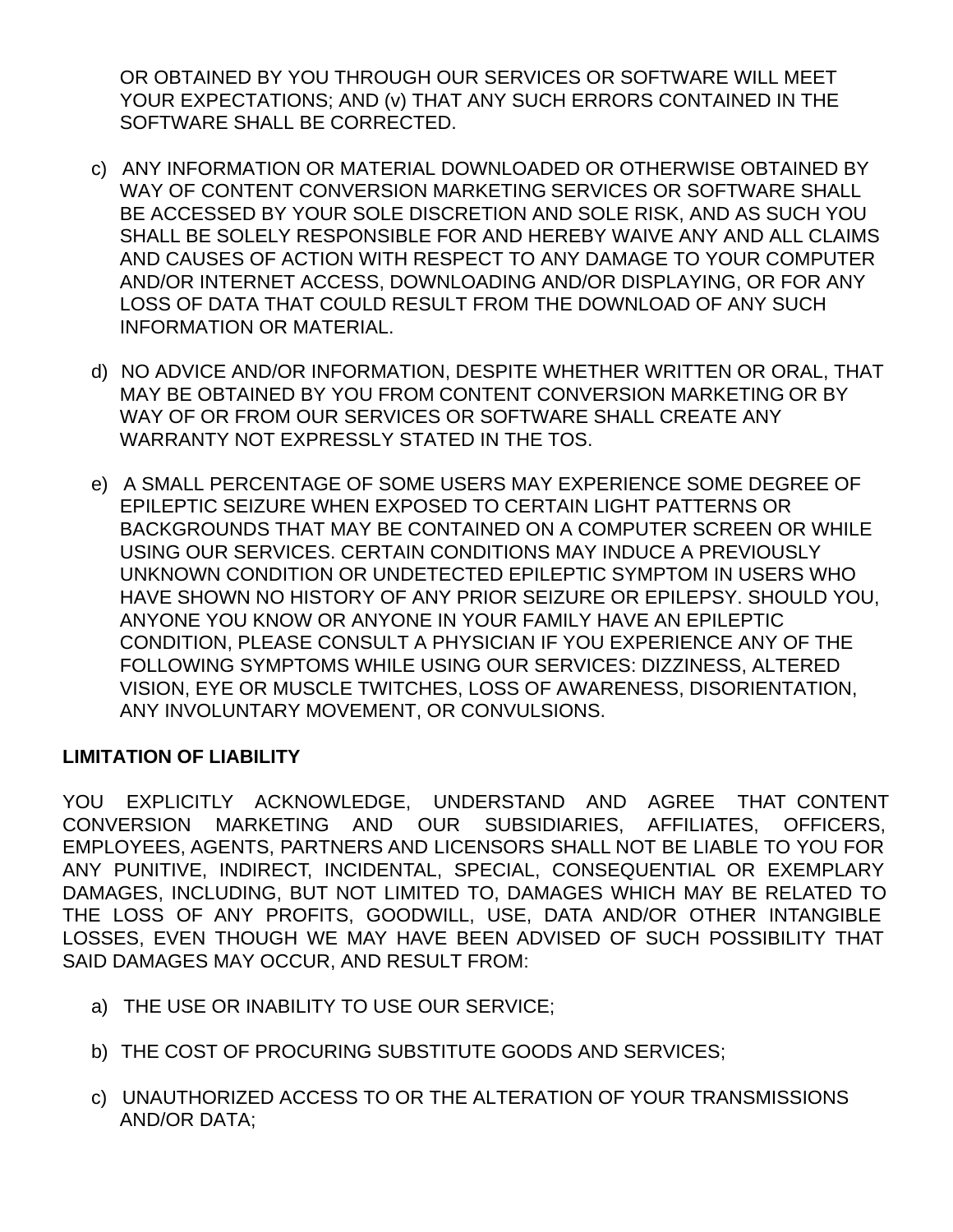#### d) STATEMENTS OR CONDUCT OF ANY SUCH THIRD PARTY ON OUR SERVICE;

# e) AND ANY OTHER MATTER WHICH MAY BE RELATED TO OUR SERVICE.

#### **RELEASE**

In the event you have a dispute, you agree to releaseContent Conversion Marketing (and its officers, directors, employees, agents, parent subsidiaries, affiliates, co-branders, partners and any other third parties) from claims, demands and damages (actual and consequential) of every kind and nature, known and unknown, suspected or unsuspected, disclosed and undisclosed, arising out of or in any way connected to such dispute.

# **SPECIAL ADMONITION RELATED TO FINANCIAL MATTERS**

Should you intend to create or to join any service, receive or request any such news, messages, alerts or other information from our Services concerning companies, stock quotes, investments or securities, please review the above Sections Warranty Disclaimers and Limitations of Liability again. In addition, for this particular type of information, the phrase "Let the investor beware" is appropriate. Content Conversion Marketing's content is provided primarily for informational purposes, and no content that shall be provided or included in our Services is intended for trading or investing purposes. Content Conversion Marketing and our licensors shall not be responsible or liable for the accuracy, usefulness or availability of any information transmitted and/or made available by way of our Services, and shall not be responsible or liable for any trading and/or investment decisions based on any such information.

#### **EXCLUSION AND LIMITATIONS**

THERE ARE SOME JURISDICTIONS WHICH DO NOT ALLOW THE EXCLUSION OF CERTAIN WARRANTIES OR THE LIMITATION OF EXCLUSION OF LIABILITY FOR INCIDENTAL OR CONSEQUENTIAL DAMAGES. THEREFORE, SOME OF THE ABOVE LIMITATIONS OF SECTIONS WARRANTY DISCLAIMERS AND LIMITATION OF LIABILITY MAY NOT APPLY TO YOU.

# **THIRD PARTY BENEFICIARIES**

You herein acknowledge, understand and agree, unless otherwise expressly provided in this TOS, that there shall be no third-party beneficiaries to this agreement.

# **NOTICE**

Content Conversion Marketing may furnish you with notices, including those with regards to any changes to the TOS, including but not limited to email, regular mail, MMS or SMS, text messaging, postings on our website Services, or other reasonable means currently known or any which may be herein after developed. Any such notices may not be received if you violate any aspects of the TOS by accessing our Services in an unauthorized manner. Your acceptance of this TOS constitutes your agreement that you are deemed to have received any and all notices that would have been delivered had you accessed our Services in an authorized manner.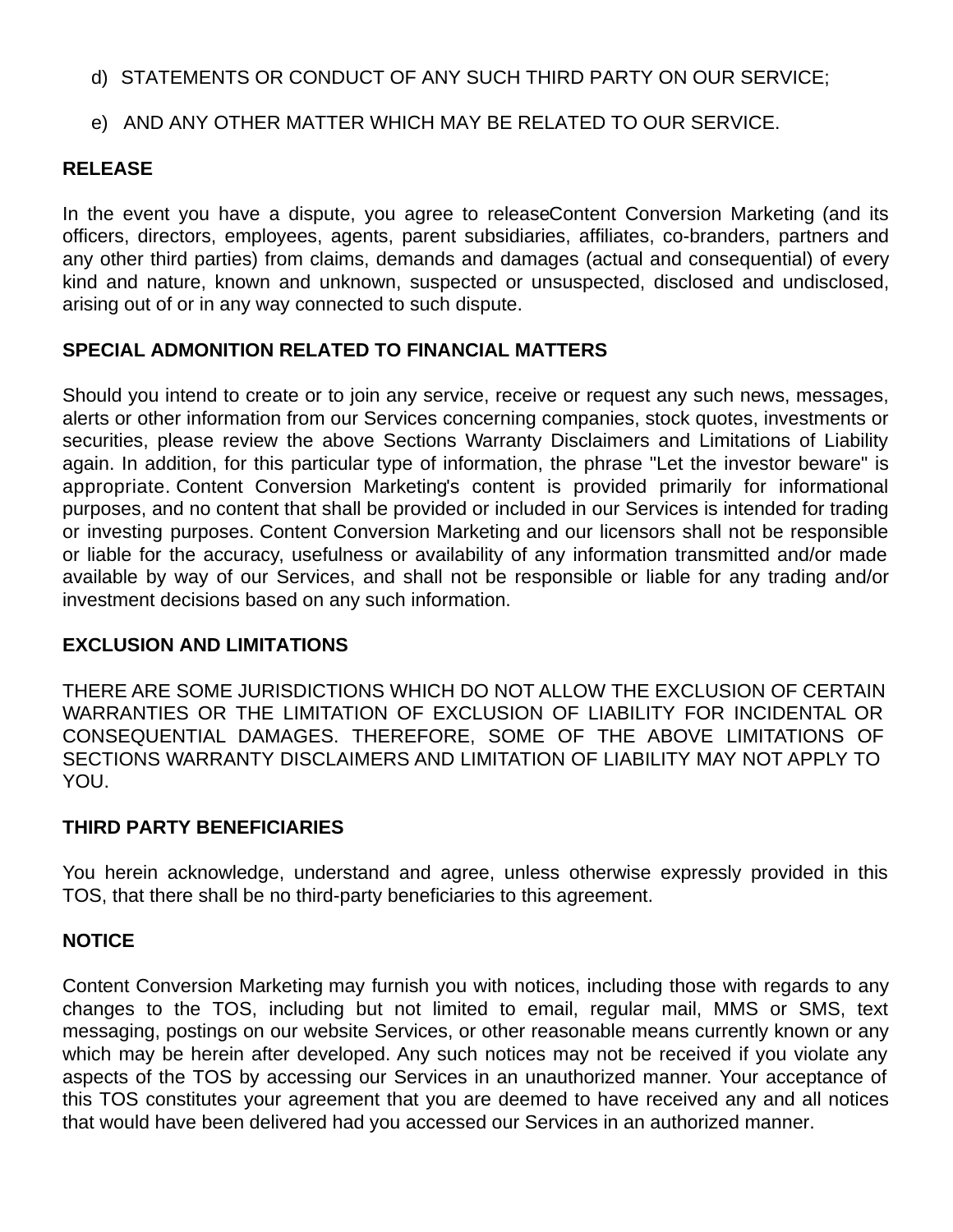#### **TRADEMARK INFORMATION**

You herein acknowledge, understand and agree that all of theContent Conversion Marketing trademarks, copyright, trade name, service marks, and other Content Conversion Marketing logos and any brand features, and/or product and service names are trademarks and as such, are and shall remain the property of Content Conversion Marketing. You herein agree not to display and/or use in any manner the Content Conversion Marketing logo or marks without obtaining Content Conversion Marketing's prior written consent.

# **COPYRIGHT OR INTELLECTUAL PROPERTY INFRINGEMENT CLAIMS NOTICE & PROCEDURES**

Content Conversion Marketing will always respect the intellectual property of others, and we ask that all of our users do the same. With regards to appropriate circumstances and at its sole discretion, Content Conversion Marketing may disable and/or terminate the accounts of any user who violates our TOS and/or infringes the rights of others. If you feel that your work has been duplicated in such a way that would constitute copyright infringement, or if you believe your intellectual property rights have been otherwise violated, you should provide to us the following information:

- a) The electronic or the physical signature of the individual that is authorized on behalf of the owner of the copyright or other intellectual property interest;
- b) A description of the copyrighted work or other intellectual property that you believe has been infringed upon;
- c) A description of the location of the site which you allege has been infringing upon your work;
- d) Your physical address, telephone number, and email address;
- e) A statement, in which you state that the alleged and disputed use of your work is not authorized by the copyright owner, its agents or the law;
- f) And finally, a statement, made under penalty of perjury, that the aforementioned information in your notice is truthful and accurate, and that you are the copyright or intellectual property owner, representative or agent authorized to act on the copyright or intellectual property owner's behalf.

The Content Conversion Marketing Agent for notice of claims of copyright or other intellectual property infringement can be contacted as follows:

Mailing Address: Content Conversion Marketing Attn: Copyright Agent PO Box 2637 Santa Barbara, California 93120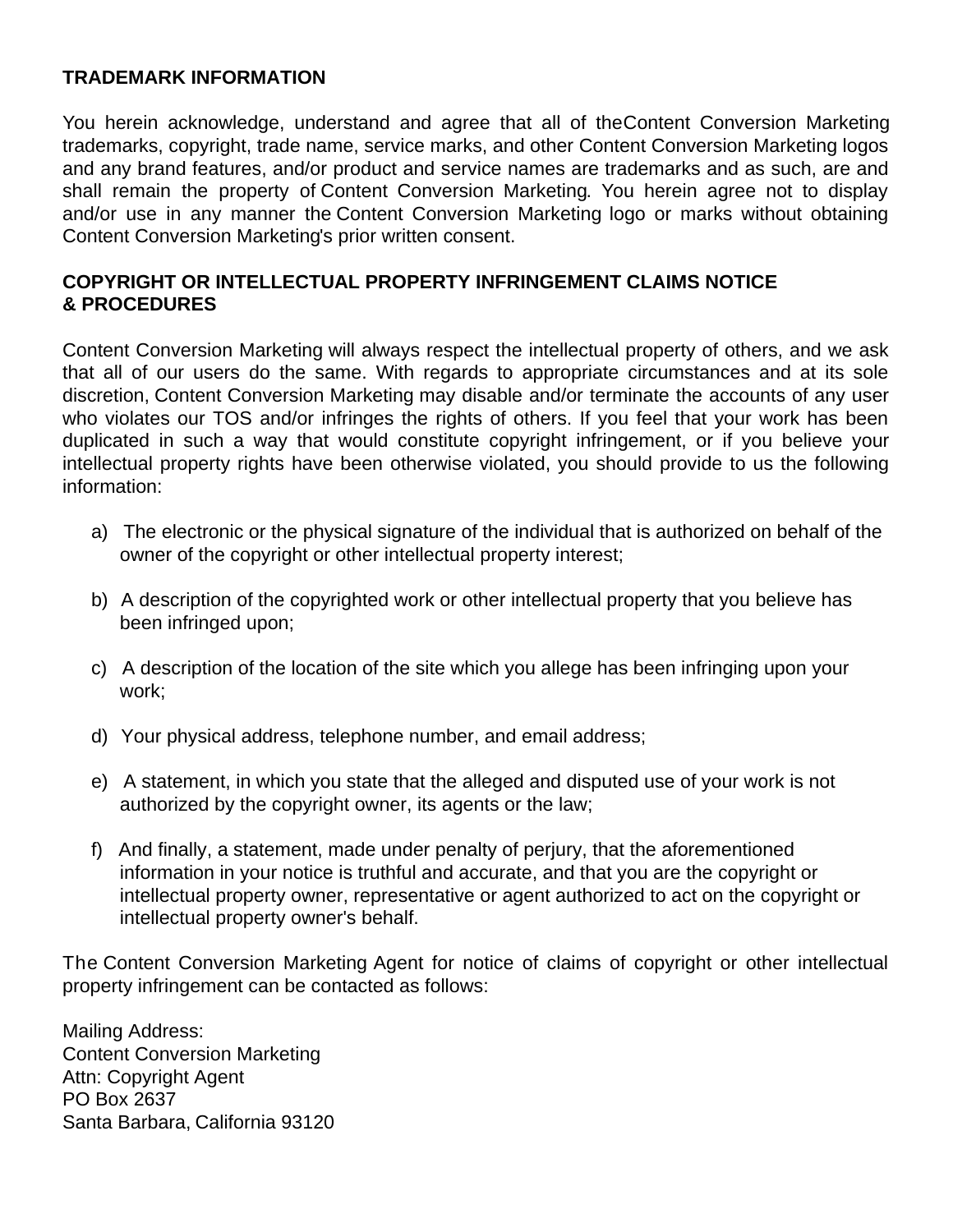# **CLOSED CAPTIONING**

BE IT KNOWN, that Content Conversion Marketing complies with all applicable Federal Communications Commission rules and regulations regarding the closed captioning of video content. For more information, please visit our website at www.contentconversionmarketing.com.

#### **GENERAL INFORMATION**

# *ENTIRE AGREEMENT*

This TOS constitutes the entire agreement between you andContent Conversion Marketing and shall govern the use of our Services, superseding any prior version of this TOS between you and us with respect to Content Conversion Marketing Services. You may also be subject to additional terms and conditions that may apply when you use or purchase certain other Content Conversion Marketing Services, affiliate Services, third-party content or third-party software.

# *CHOICE OF LAW AND FORUM*

It is at the mutual agreement of both you andContent Conversion Marketing with regard to the TOS that the relationship between the parties shall be governed by the laws of the state of California without regard to its conflict of law provisions and that any andall claims, causes of action and/or disputes, arising out of or relating to the TOS, or the relationship between you and Content Conversion Marketing, shall be filed within the courts having jurisdiction within the County of Santa Barbara, California or the U.S. District Court located in said state. You and Content Conversion Marketing agree to submit to the jurisdiction of the courts as previously mentioned, and agree to waive any and all objections to the exercise of jurisdiction over the parties by such courts and to venue in such courts.

# *WAIVER AND SEVERABILITY OF TERMS*

At any time, should Content Conversion Marketing fail to exercise or enforce any right or provision of the TOS, such failure shall not constitute a waiver of such right or provision. If any provision of this TOS is found by a court of competent jurisdiction to be invalid, the parties nevertheless agree that the court should endeavor to give effect to the parties' intentions as reflected in the provision, and the other provisions of the TOS remain in full force and effect.

#### *STATUTE OF LIMITATIONS*

You acknowledge, understand and agree that regardless of any statute or law to the contrary, any claim or action arising out of or related to the use of our Services or the TOS must be filed within One year(s) after said claim or cause of action arose or shall be forever barred.

# **VIOLATIONS**

Please report any and all violations of this TOS toContent Conversion Marketing as follows:

Mailing Address: Content Conversion Marketing PO Box 2637